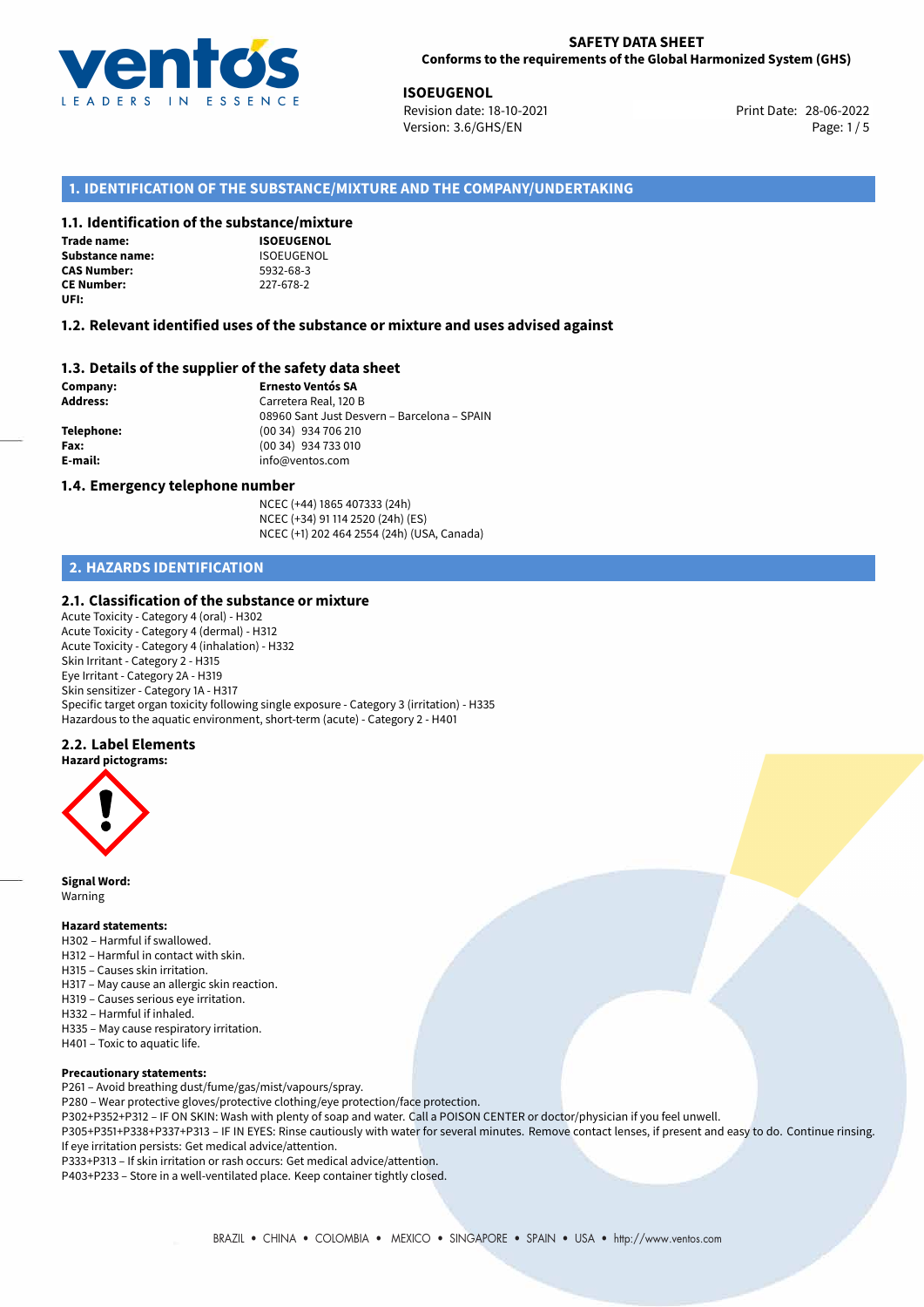

**ISOEUGENOL**<br>
Revision date: 18-10-2021 **Print Date: 28-06-2022** Version: 3.6/GHS/EN Page: 2 / 5

# **2.3. Other hazards**

No Information available

## **3. COMPOSITION/INFORMATION ON INGREDIENTS**

## **3.1. Substances**

| Chemical name: | ISOEUGENOL |
|----------------|------------|
| CAS number:    | 5932-68-3  |
| EC number:     | 227-678-2  |

#### **Hazardous constituents:**

| <b>Chemical Name</b> | % (w/w)   | CAS No<br><b>EC No</b>     | <b>Classification according to GHS</b>                                                                                                                                                                                                                                                                                                                                                                                                     |
|----------------------|-----------|----------------------------|--------------------------------------------------------------------------------------------------------------------------------------------------------------------------------------------------------------------------------------------------------------------------------------------------------------------------------------------------------------------------------------------------------------------------------------------|
| ISOEUGENOL           | $\geq$ 50 | $97 - 54 - 1$<br>202-590-7 | Acute Toxicity - Category 4 (oral) - H302<br>Acute Toxicity - Category 4 (dermal) - H312<br>Acute Toxicity - Category 4 (inhalation) - H332<br>Skin Irritant - Category 2 - H315<br>Eye Irritant - Category 2A - H319<br>Skin sensitizer - Category 1A - H317<br>Specific target organ toxicity following single exposure - Category 3 (irritation) - H335<br>Hazardous to the aquatic environment, short-term (acute) - Category 2 - H401 |

[See the full text of the hazard statements in section 16.](#page-4-0)

## **3.2. Mixtures**

Not applicable.

## **4. FIRST-AID MEASURES**

## **4.1. Description of necessary first aid measures**

| Ingestion:    | Rinse mouth with water.                                                                                                                              |  |
|---------------|------------------------------------------------------------------------------------------------------------------------------------------------------|--|
|               | Obtain medical advice.                                                                                                                               |  |
|               | Keep at rest. Do not induce vomiting.                                                                                                                |  |
| Eye contact:  | In case of contact with eyes, rinse immediately with plenty of water for at least 15 minutes and seek medical advice.                                |  |
| Inhalation:   | Remove person to fresh air and keep at rest.<br>Seek immediate medical advice.                                                                       |  |
| Skin contact: | Take off immediately all contaminated clothing.<br>Thoroughly wash affected skin with soap and water.<br>Seek medical attention if symptoms persist. |  |

## **4.2. Most important symptoms and effects, both acute and delayed**

No information available.

**4.3. Indication of any immediate medical attention and special treatment needed**

No information available.

# **5. FIRE-FIGHTING MEASURES**

## **5.1. Extinguishing Media**

Water spray, carbon dioxide, dry chemical powder or appropriate foam. For safety reasons do not use full water jet.

## **5.2. Special hazards arising from the substance or mixture**

Known or Anticipated Hazardous Products of Combustion: Emits toxic fumes under fire conditions.

## **5.3. Advice for firefighters**

High temperatures can lead to high pressures inside closed containers. Avoid inhalation of vapors that are created. Use appropriate respiratory protection. Do not allow spillage of fire to be poured into drains or watercourses. Wear self-contained breathing apparatus and protective clothing.

## **6. ACCIDENTAL RELEASE MEASURES**

## **6.1. Personal precautions, protective equipment and emergency procedures**

Evacuate surronding areas. Ensure adequate ventilation. Keep unnecessary and unprotected personnel from entering. Do not breathe vapor/spray. Avoid contact with skin and eyes. Information regarding personal protective measures: see section 8.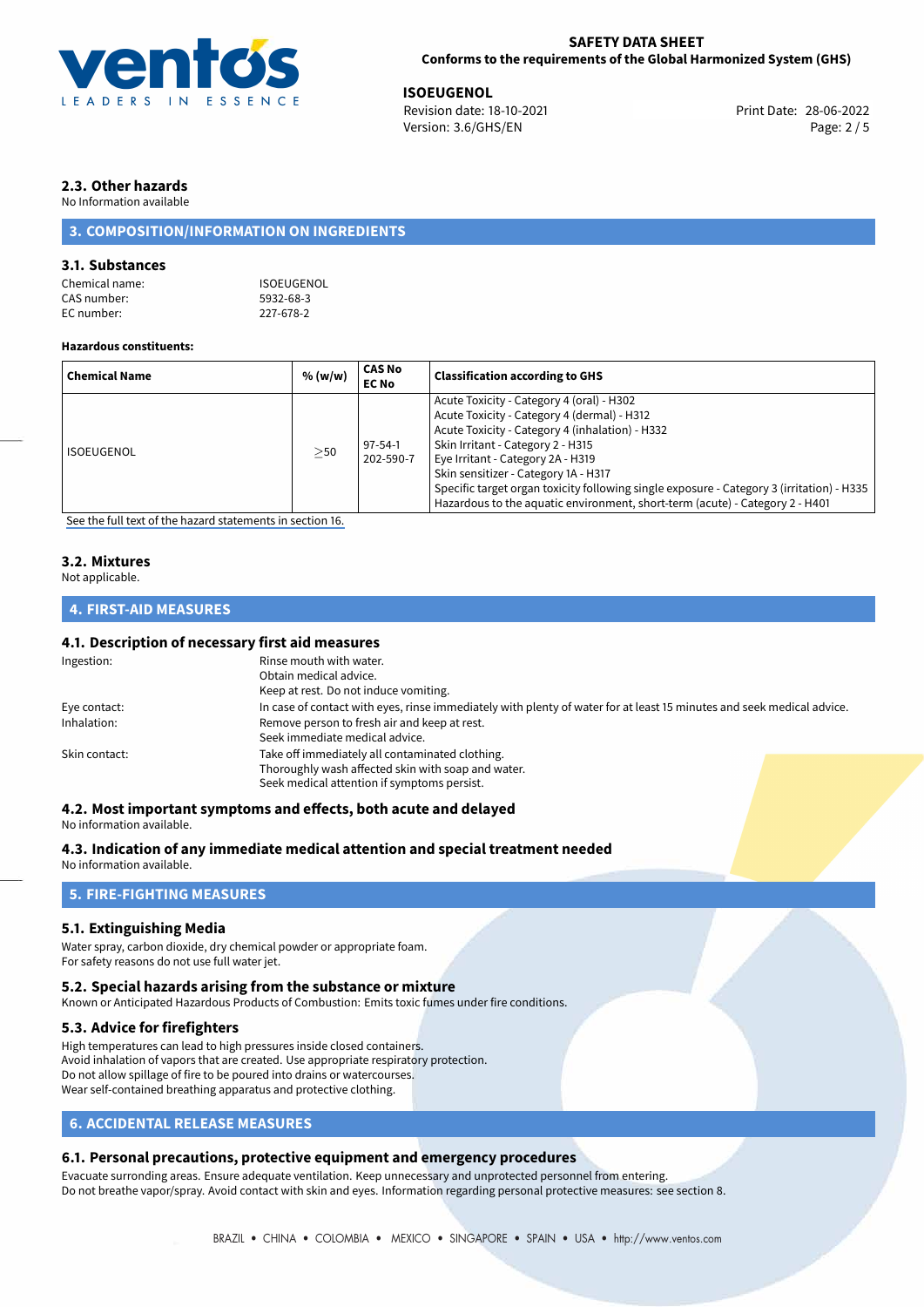

**ISOEUGENOL**<br>
Revision date: 18-10-2021 **Print Date: 28-06-2022** Version: 3.6/GHS/EN Page: 3 / 5

## **6.2. Environmental precautions**

To avoid possible contamination of the environment, do not discharge into any drains, surface waters or groundwaters.

### **6.3. Methods and materials for containment and cleaning up**

Cover with an inert, inorganic, non-combustible absorbent material (e.g. dry-lime, sand, soda ash). Place in covered containers using non-sparking tools and transport outdoors. Avoid open flames or sources of ignition (e.g. pilot lights on gas hot water heater). Ventilate area and wash spill site after material pickup is complete.

### **6.4. Reference to other sections**

Information regarding exposure controls, personal protection and disposal considerations can be found in sections 8 and 13.

## **7. HANDLING AND STORAGE**

## **7.1. Precautions for safe handling**

Do not store or handle this material near food or drinking water. Do not smoke. Avoid contact with the eyes, skin and clothing. Wear protective clothing and use glasses. Observe the rules of safety and hygiene at work. Keep in the original container or an alternative made from a compatible material.

## **7.2. Conditions for safe storage, including any incompatibilities**

Store in tightly closed and preferably full containers in a cool, dry and ventilated area, protected from light. Keep away from sources of ignition (e.g. hot surfaces, sparks, flame and static discharges). Keep away from incompatible materials (see section 10).

## **7.3. Specific end use(s)**

No information available.

# **8. EXPOSURE CONTROLS AND PERSONAL PROTECTION**

## **8.1. Control parameters**

Components with occupational exposure limits: None known.

#### **8.2. Exposure controls**

Measures should be taken to prevent materials from being splashed into the body. Provide adequate ventilation, according to the conditions of use. Use a mechanical exhaust if required.

# **8.3. Individual protection measures, such as personal protective equipment**

| Eye/Face protection:             | Chemical safety goggles are recommended. Wash contaminated goggles before reuse.                                                            |
|----------------------------------|---------------------------------------------------------------------------------------------------------------------------------------------|
| Hand Protection:                 | Chemical-resistant gloves are recommended. Wash contaminated gloves before reuse.                                                           |
| Body protection:                 | Personal protective equipment for the body should be selected based on the task being performed and the risks<br>involved.                  |
| Respiratory Protection:          | In case of insufficient ventilation, use suitable respiratory equipment.                                                                    |
| Environmental exposure controls: | Emissions from ventilation or process equipment should be checked to ensure they comply with environmental<br>protection legislation.       |
|                                  | In some cases, filters or engineering modifications to the process equipment will be necessary to reduce emissions to<br>acceptable levels. |

## **9. PHYSICAL AND CHEMICAL PROPERTIES**

#### **9.1. Information on basic physical and chemical properties**

| Appearance:                         | Liguic          |
|-------------------------------------|-----------------|
| Colour:                             | Confo           |
| Odour:                              | Confo           |
| Odour theshold:                     | Not d           |
| pH:                                 | Not d           |
| Melting point/freezing point:       | $14-18$         |
| Boling point/boiling range (°C):    | 266-2           |
| Flash point:                        | $137^{\circ}$ C |
| Evaporation rate:                   | Not d           |
| Flammability:                       | Not d           |
| Lower flammability/Explosive limit: | Not d           |
| Upper flammability/Explosive limit: | Not de          |
| Vapour pressure:                    | 0.003           |
| Vapour Density:                     | Not d           |

Liquid/solid Conforms to standard Conforms to standard Not determined Not determined  $266-268$ °C Not determined Not determined Not determined Not determined 0,003 mmHg @ 20°C Not determined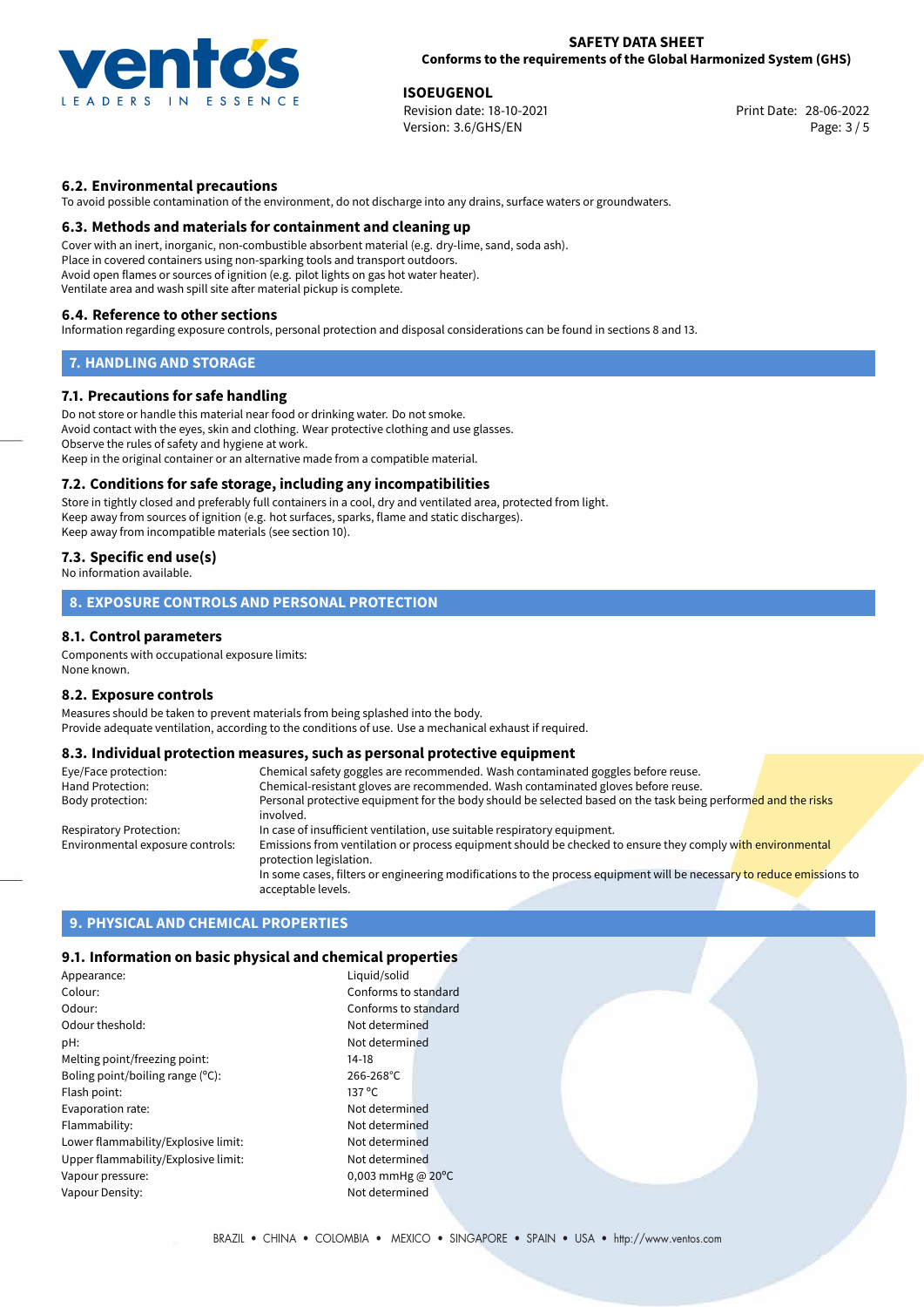

**ISOEUGENOL**<br>
Revision date: 18-10-2021 **Print Date: 28-06-2022** Version: 3.6/GHS/EN Page: 4/5

Density: 1,08−1,09 g/mL (20°C)<br>Relative density: 1,08−1,09 (20°C) Relative density: 1,08−1,09 (20°C)<br>Water solubility: 1,08−1,09 (20°C) Partition coefficient n-octanol/water: Not determined Auto-ignition temperature: Not determined Decomposition temperature: Not determined Viscosity, dynamic: Not determined Viscosity, kinematic: Not determined Explosive properties: Not determined Oxidising properties: NONE EXPECTED

NEARLY INSOLUBLE IN WATER Solubility in other solvents: 1:3 IN ETHANOL 95°. 1:5 IN ETHANOL 50%

## **10. STABILITY AND REACTIVITY**

## **10.1. Reactivity**

No hazardous reactions if stored and handled as prescribed/indicated.

## **10.2. Chemical stability**

The product is stable if stored and handled as prescribed/indicated.

#### **10.3. Possibility of hazardous reactions**

No hazardous reactions if stored and handled as prescribed/indicated.

## **10.4. Conditions to Avoid**

Conditions to Avoid: Excessive heat, flame or other ignition sources.

# **10.5. Incompatible materials**

Avoid contact with strong acids and bases and oxidizing agents.

#### **10.6. Hazardous decomposition products**

During combustion may form carbon monoxide and unidentified organic compounds.

## **11. TOXICOLOGICAL INFORMATION**

| Harmful if swallowed. Harmful in contact with skin. Harmful if inhaled.   |                                      |
|---------------------------------------------------------------------------|--------------------------------------|
| Causes skin irritation.                                                   |                                      |
| Causes serious eye irritation.                                            |                                      |
|                                                                           |                                      |
| Based on the data available, the criteria for classification are not met. |                                      |
| Based on the data available, the criteria for classification are not met. |                                      |
| Based on the data available, the criteria for classification are not met. |                                      |
| May cause respiratory irritation.                                         |                                      |
| Based on the data available, the criteria for classification are not met. |                                      |
| Based on the data available, the criteria for classification are not met. |                                      |
|                                                                           | May cause an allergic skin reaction. |

## **12. ECOLOGICAL INFORMATION**

#### **12.1. Toxicity**

**Assessment:** Toxic to aquatic life. **Experimental/calculated data:** No information available.

**12.2. Degradability** Biodegradation : 79%. (OECD 301 F).

#### **12.3. Bioaccumulative potential** No information available.

**12.4. Soil mobility** No information available.

## **12.5. Other adverse effects**

See also sections 6, 7, 13 and 15 Do not allow to get into waste water or waterways.